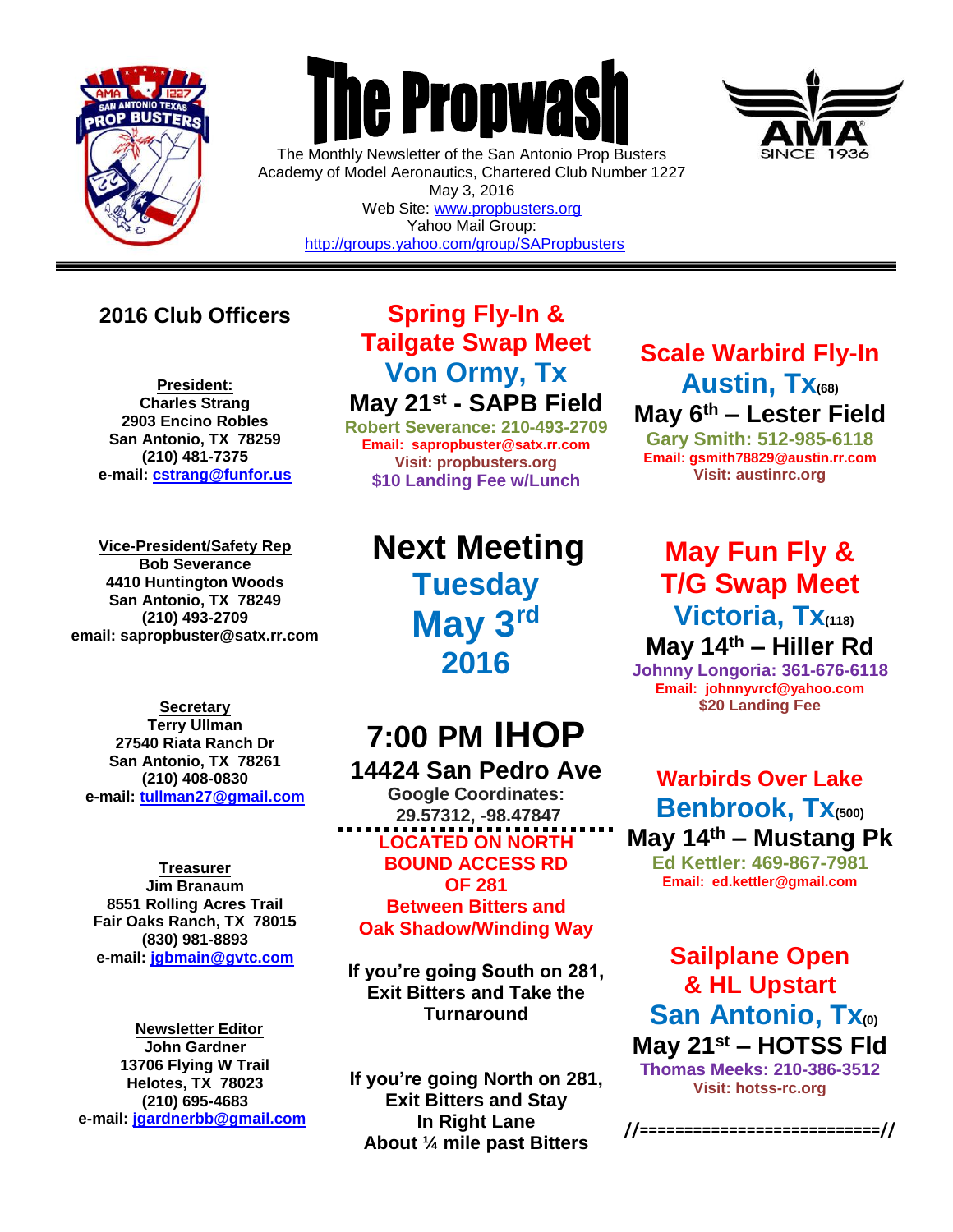**Date:** 4/5/2016, 7:05 PM The meeting of the Prop Busters was called to order by Charles Strang, at IHOP, 14424 San Pedro Ave, just north of Bitters on 281.

#### **Visitors**: **None**

The March meeting minutes were approved with minor revision.

**President:** Charles welcomed everyone. He noted that all aircraft flown at our fields are to have FAA registration and the pilot must have Murry his registration card on his person. In the absence of the **VP/Safety Officer** Charles reminded all to fly safe, watch out for the prop.

**Secretary:** Terry no comment.

**Treasurer:** Jim reported the various expenses, income, and account balances for March and recapped the budget and balances. If you need details contact Jim.

**Early Bird Raffle:** Not this meeting (Bob Severance running late).

**Membership:** Rick is on a cruise, but reported no new members this month.

**Newsletter:** Standing order for the newsletter is that free ads and articles of interest for the newsletter need to be submitted by members to **John Gardner** by the 17th.

#### **Web Editor**

**Robert Jarzombek** has updated the website to include changes to Flying Rules and Regulations approved during this meeting.

Robert also posts our upcoming events.

#### **Old Business:**

**Fun-Fly May 21:** The fun-fly will include a tailgate swap. Bob Severance will be the CD of the AMA sanctioned event.

**Build-n Fly:** Bob is seeking AMA sanctioning for **October 22 "Buildn-Fly"** event.

**Boy Scouts:** No Update from Ray

#### **New Business:**

**Katherine Stinson Middle School RC Demo: Charles Strang** explained that Jennifer Potter contacted him as president of Prop Busters to request an RC aircraft demonstration for new students moving up from elementary to middle school. The flying demonstration would be between 5:30-6:00 pm on April 26 and again on April 28, in the "back field area" of the school while the students are waiting for their parents to finish up with the staff inside. The space for flying appears to be the size of a baseball field, so small electric aircraft are appropriate to fly. Other aircraft could be displayed. It is understood that order will be maintained by attending staff, so pilots don't have to herd the students. Charles plans to participate and invited others to volunteer. **Contact** Charles for details, questions, and to volunteer.

**NOTE: The NISD bylaws state any adult attending a school campus** 

**must pass a background check. This is a short process accessed through the NISD website**.

**THIS IS A GREAT OPPORTUNITY TO INTRODUCE MODEL AVIATION TO A YOUNG AUDIENCE AND FUTURE MODELERS! And Their Parents!**

**EEA Chapter 35 Meeting: Jim Branaum** mentioned that there was an EEA meeting this week and that he may attend to gather information.

**BAMS Fly-in** will be held Saturday, April 9.

**Retama Control: Jim Branaum** and **Robert Jarzombek** have volunteered to mow the outfield to get at the Retama thorn brush in the overfly area. After the cut, the Retama will be exposed for treatment.

**Work Day: April 23.** Grass has grown under the electric fence compromising the effectiveness of the fence. There is need to weedeat the growth under the fence before it is sprayed with weed killer. So come out **10 o'clock Saturday April 23, bring your weed eater and something to fly** to help clear the fence and then fly.

#### **MODEL OF THE MONTH**: None

#### **CRASH DUMMY: No one fessed up!**

**Bob Severance** showed up in time to organize - **The Raffle: Robert Jarzombek-** MonoKote, foam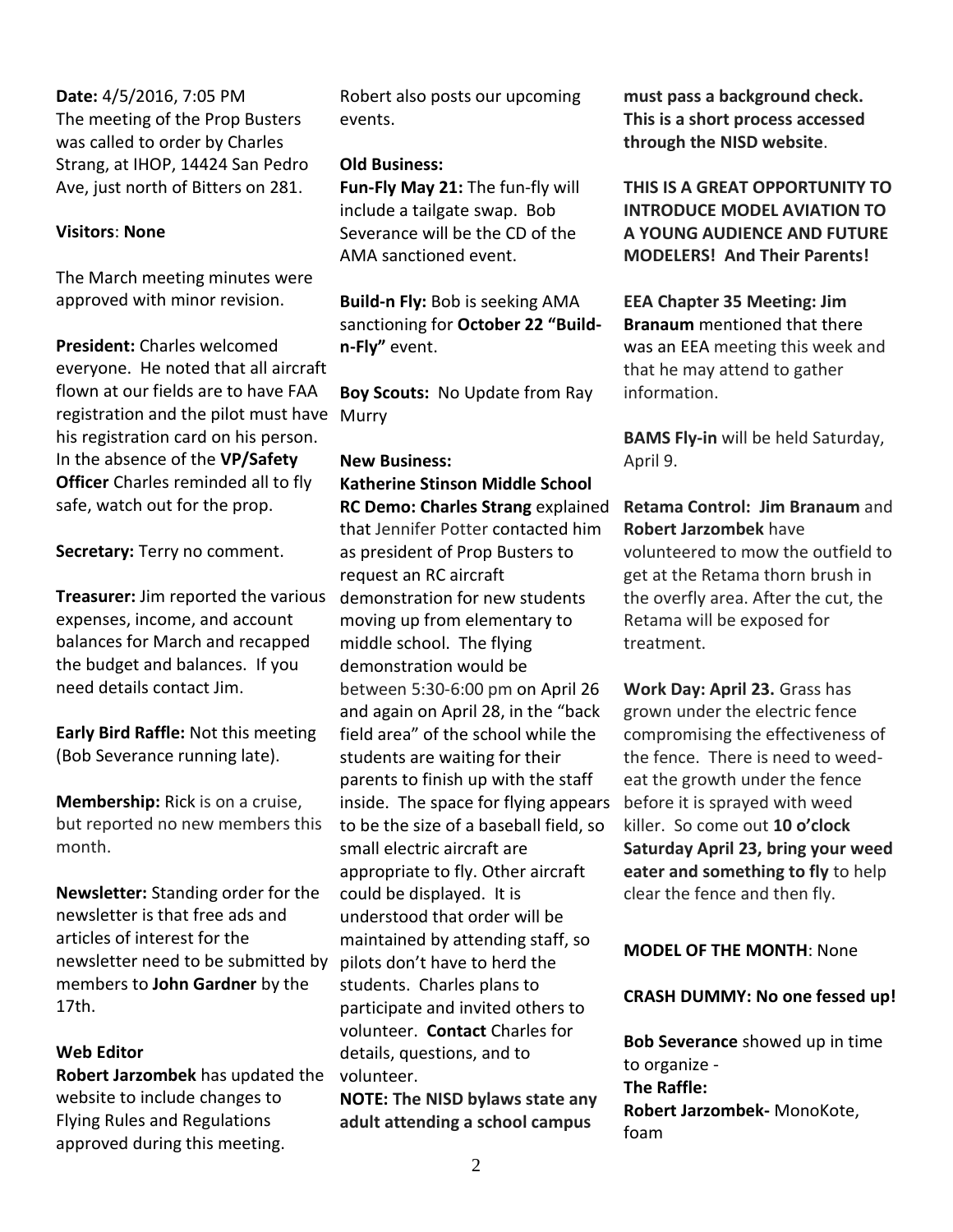**Bob Severance**-Epoxy **Jim Branaum**- VP Fuel, wheels, control rods, CA **Dave Gell**-Charge jack, fuel line **Lloyd Roecker**-Battery, CA

Adjourned 7:43 PM Submitted by Secretary: Terry Ullman

 **NO NEED TO CLOSE THE HIGHWAY GATE unless you are the last to leave! Run the lock through Only the End Most links of the chain.**

**If you need to get to the fly over area, do not climb over the electric fence as that puts strain on the wire. USE THE HOT GATE IN THE MIDDLE OF THE FENCE. Grasp only the plastic handle on the Top wire, unhook that line and**  Dany Realpe **hang it on the hook of the corresponding T post to the right. Do the same for the Middle and Bottom wires. Reverse to close the**  Terry Taylor **HOT GATE. Be careful not to get shocked! If in doubt, get HELP**

**Special Thanks To HobbyTown USA For Supporting the Raffle**

> **HobbyTown USA 2501 NW Loop 410 San Antonio, TX 78230 (210) 348-8697 Fax: (210) 829-8707 [www.hobbytownsatx.com](http://www.hobbytownsatx.com/) E-mail[: sanhobbie@aol.com](mailto:sanhobbie@aol.com)**

**Membership Notes** By Richard Storm (210) 680-5653 // E-Mail: rstorm@satx.rr.com *Need a membership list? e-mail me and I'll send you a fresh one.*

NEED AN INSTRUCTOR? Call Me, Membership renewal is rapidly approaching. July is renewal month.

I still have the NAME TAGS identified below. If you can make it to the May meeting, please do and get your name tag. With my wife's medical issues this month mailing the nametags had to take second place. I will have them at the May meeting.

I have the following name tags for pickup.

--------------------------------------- Chris Bartz Ruben Castro Richard Saucedo Chad Skeeters Gene Scammell Richard Thornell

The following SAPB members have birthdays in May.

#### Birthday Member Name

- 1 Richard Doucette
- 13 Robert K. Terhune
- 18 Bernard J. Siegel
- 23 Maria I Aranguren
- 24 Jorge Cantu
- 25 Christopher Bartz
- 31 John R. Gardner

Happy Landings!



**Call Us for All Your Copier, Printer & FAX Needs Prop Buster Members Receive a 5% Discount on All Supplies**

#### **AMERICOPY, Inc.**

6075 De Zavala Rd #J San Antonio, TX 78724

> **(210) 381-3568 Fax: (210) 829-5554**

Digital Copier/Printers Print/FAX/Copy/Scan High Speed Laser Printers Laser Printer Toner Cartridges Fax Toner & Supplies Maintenance Contracts Nation Wide Delivery

> **Royal Copystar**

Steve Curtis – Owner

**Radio Control Headquarters 14910 Nacogdoches #110 San Antonio, TX 78247 (210) 651-0435 Fax: (210) 650-3568 [info@rchqonline.com](mailto:info@rchqonline.com)**

**Al's Hobbies 7121 Highway 90 West Suite 150 San Antonio, TX 78227 Voice: (210) 645-1050 Fax: (210) 645-6450 alshobbies@usa.com**

**Fuel Glow Fuel Second of five** 1 gallon cans **Provided By VP Specialty Fuels Via George Wilson Given Away At Meeting Thanks To VP Specialty Fuels**